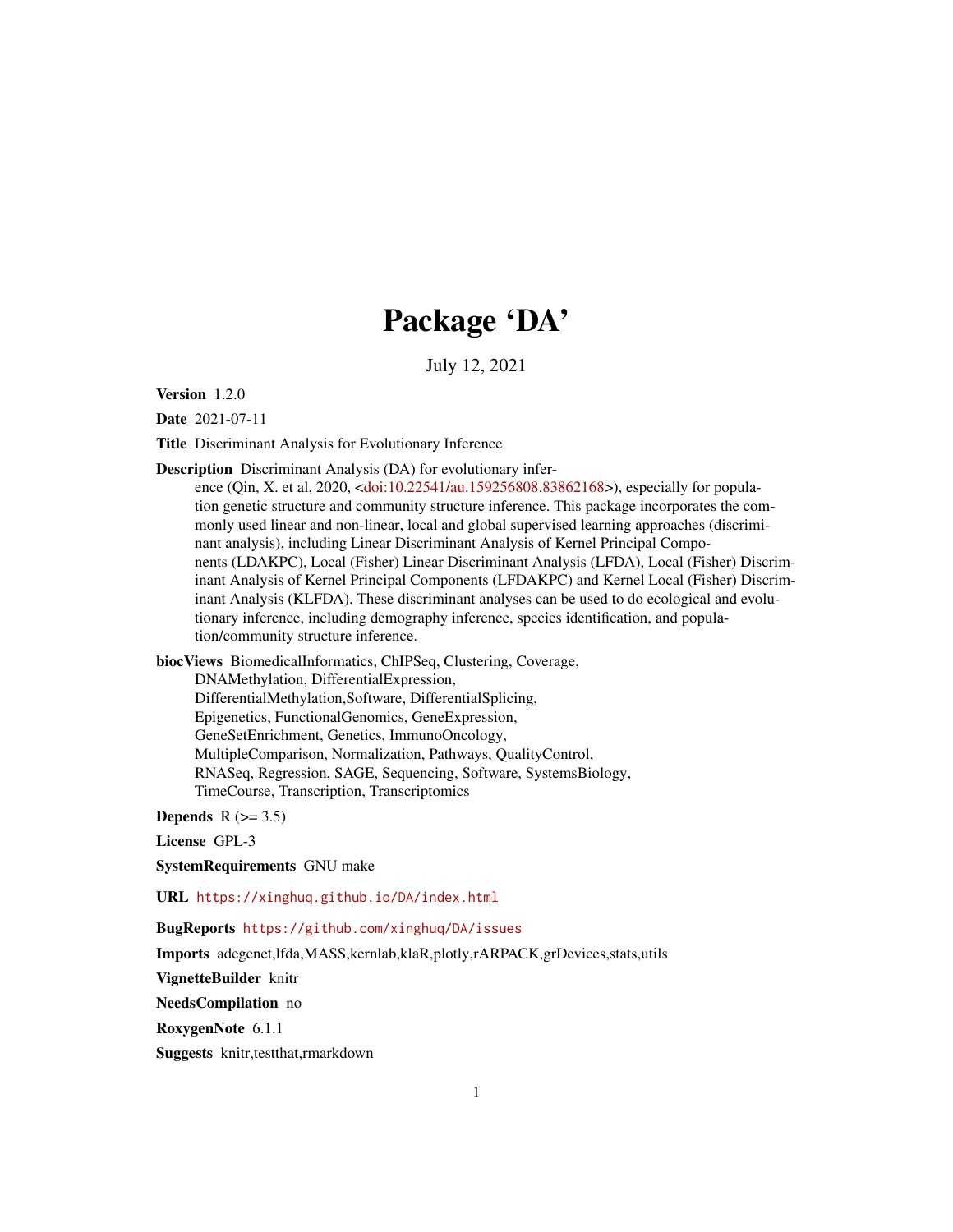Author Xinghu Qin [aut, cre, cph] (<<https://orcid.org/0000-0003-2351-3610>>) Maintainer Xinghu Qin <qinxinghu@gmail.com> Repository CRAN Date/Publication 2021-07-12 08:40:02 UTC

# R topics documented:

| $k$ matrix Gauss $\ldots \ldots \ldots \ldots \ldots \ldots \ldots \ldots \ldots \ldots \ldots \ldots \ldots$ |  |
|---------------------------------------------------------------------------------------------------------------|--|
|                                                                                                               |  |
|                                                                                                               |  |
|                                                                                                               |  |
|                                                                                                               |  |
|                                                                                                               |  |
|                                                                                                               |  |

# **Index** the contract of the contract of the contract of the contract of the contract of the contract of the contract of the contract of the contract of the contract of the contract of the contract of the contract of the co

KLFDA *Kernel Local Fisher Discriminant Analysis (KLFDA)*

# Description

Kernel Local Fisher Discriminant Analysis (KLFDA). This function implements the Kernel Local Fisher Discriminant Analysis with an unified Kernel function. Different from KLFDA function, which adopts the Multinomial Kernel as an example, this function empolys the kernel function that allows you to choose various types of kernels. See the kernel function from "kernelMatriax" (kernlab).

#### Usage

```
KLFDA(x, y, kernel = kernlab::polydot(degree = 1, scale = 1, offset = 1),
r = 20, tol, prior, CV = FALSE, usekernel = TRUE,
fL = 0.5, metric = c("weighted", "orthonormalized", "plain"),
\text{km} = 6, reg = 0.001, ...)
```

| X      | The input training data                                                                                        |
|--------|----------------------------------------------------------------------------------------------------------------|
| y      | The training labels                                                                                            |
| kernel | The kernel function used to calculate kernel matrix. Choose the corresponding<br>kernel you want, see details. |
|        | The number of reduced features you want to keep.                                                               |

<span id="page-1-0"></span>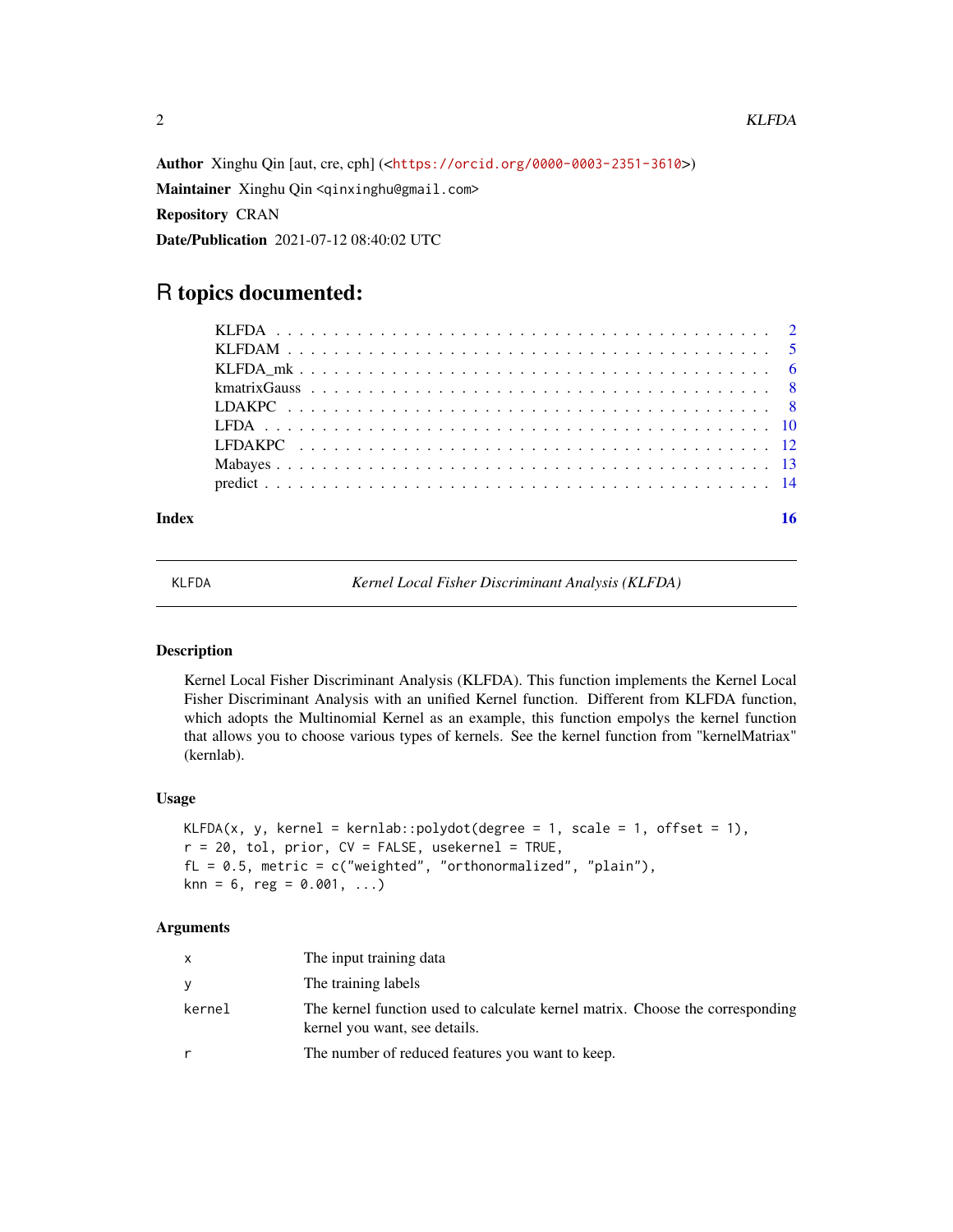#### KLFDA 3

| tol       | The tolerance used to reject the uni-variance. This is important when the vari-<br>ance between classes is small, and setting the large tolerance will avoid the data<br>distortion. |
|-----------|--------------------------------------------------------------------------------------------------------------------------------------------------------------------------------------|
| prior     | The weight of each class, or the proportion of each class.                                                                                                                           |
| CV        | Whether to do cross validation.                                                                                                                                                      |
| usekernel | whether to use kernel classifier, if TRUE, pass to Naive Bayes classifier.                                                                                                           |
| fL        | If usekernel is TRUE, pass to the kernel function.                                                                                                                                   |
| metric    | type of metric in the embedding space (default: 'weighted') 'weighted' - weighted<br>eigenvectors 'orthonormalized' - orthonormalized 'plain' - raw eigenvectors                     |
| knn       | The number of nearest neighbours                                                                                                                                                     |
| reg       | The regularization parameter                                                                                                                                                         |
| $\cdot$   | additional arguments for the classifier                                                                                                                                              |

# Details

This function empolys three different classifiers, the basic linear classifier, the Mabayes (Bayes rule and the Mahalanobis distance), and Niave Bayes classifier. The argeument "kernel" in the klfda function is the kernel function used to calculate the kernel matrix. If usekernel is TRUE, the corresponding kernel parameters will pass the the Naive Bayes kernel classifier. The kernel parameter can be set to any function, of class kernel, which computes the inner product in feature space between two vector arguments. kernlab provides the most popular kernel functions which can be initialized by using the following functions:

rbfdot Radial Basis kernel function

polydot Polynomial kernel function

vanilladot Linear kernel function

tanhdot Hyperbolic tangent kernel function

laplacedot Laplacian kernel function

besseldot Bessel kernel function

anovadot ANOVA RBF kernel function

splinedot the Spline kernel

(see example.)

kernelFast is mainly used in situations where columns of the kernel matrix are computed per invocation. In these cases, evaluating the norm of each row-entry over and over again would cause significant computational overhead.

#### Value

The results give the classified classes and the posterior possibility of each class using different classifier.

| class     | The class labels from linear classifier                        |
|-----------|----------------------------------------------------------------|
| posterior | The posterior possibility of each class from linear classifier |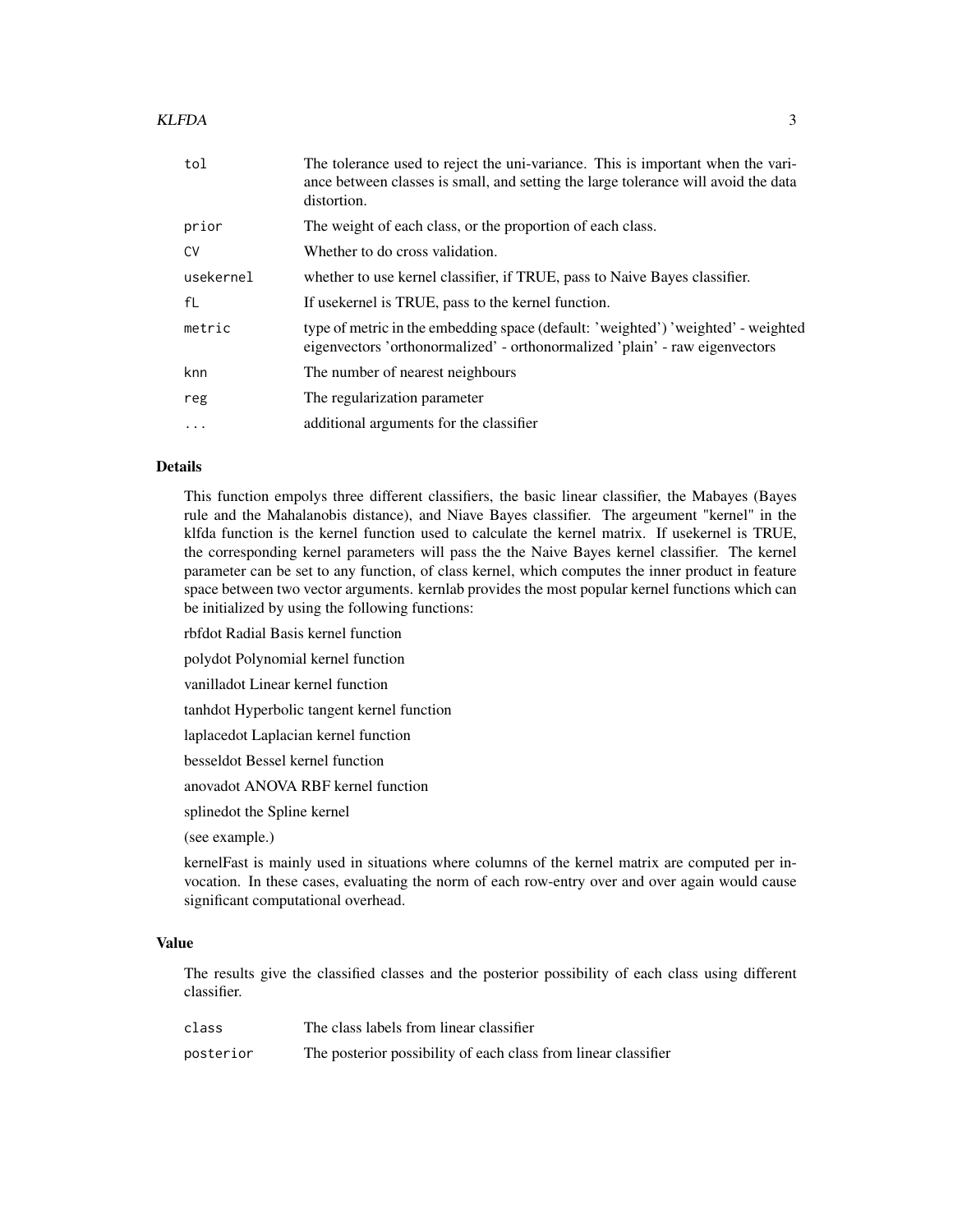| bayes_judgement |                                                         |
|-----------------|---------------------------------------------------------|
|                 | Discrimintion results using the Mabayes classifier      |
| bayes_assigment |                                                         |
|                 | Discrimination results using the Naive bayes classifier |
|                 | The reduced features                                    |

# Author(s)

qinxinghu@gmail.com

# References

Sugiyama, M (2007).Dimensionality reduction of multimodal labeled data by local Fisher discriminant analysis. Journal of Machine Learning Research, vol.8, 1027-1061.

Sugiyama, M (2006). Local Fisher discriminant analysis for supervised dimensionality reduction. In W. W. Cohen and A. Moore (Eds.), Proceedings of 23rd International Conference on Machine Learning (ICML2006), 905-912.

Original Matlab Implementation: http://www.ms.k.u-tokyo.ac.jp/software.html#LFDA

Tang, Y., & Li, W. (2019). lfda: Local Fisher Discriminant Analysis inR. Journal of Open Source Software, 4(39), 1572.

Moore, A. W. (2004). Naive Bayes Classifiers. In School of Computer Science. Carnegie Mellon University.

Pierre Enel (2020). Kernel Fisher Discriminant Analysis (https://www.github.com/p-enel/MatlabKFDA), GitHub. Retrieved March 30, 2020.

Karatzoglou, A., Smola, A., Hornik, K., & Zeileis, A. (2004). kernlab-an S4 package for kernel methods in R. Journal of statistical software, 11(9), 1-20.

# See Also

predict.KLFDA, KLFDAM

# Examples

```
require(kernlab)
btest=KLFDA(as.matrix(iris[,1:4]),as.matrix(as.data.frame(iris[,5])),
kernel=kernlab::rbfdot(sigma = 0.1),
r=3,prior=NULL,tol=1e-90,
reg=0.01,metric = 'plain')
pred=predict.KLFDA(btest,testData=as.matrix(iris[1:10,1:4]),prior=NULL)
```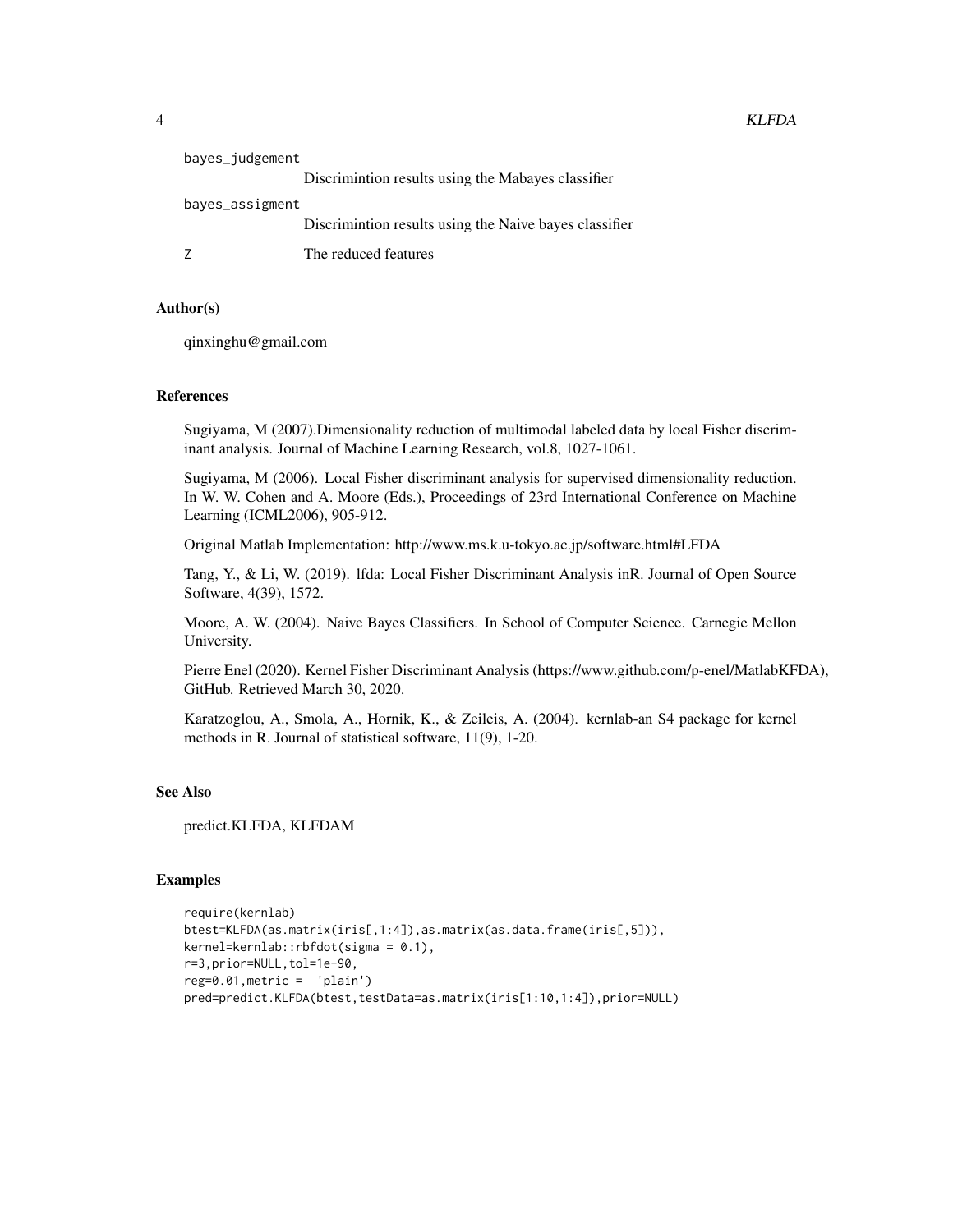<span id="page-4-0"></span>

#### Description

This function performs Kernel Local Fisher Discriminant Analysis. The function provided here allows users to carry out the KLFDA using a pairwise matrix. We used the gaussan matrix as example. Users can compute different kernel matrix or distance matrix as the input for this function.

# Usage

```
KLFDAM(kdata, y, r,
metric = c("weighted", "orthonormalized", "plain"),
tol=1e-5,knn = 6, reg = 0.001)
```
#### Arguments

| kdata  | The input dataset (kernel matrix). The input data can be a genotype matrix,<br>dataframe, species occurence matrix, or principal components. The dataset have<br>to convert to a kernel matrix before feed into this function. |
|--------|--------------------------------------------------------------------------------------------------------------------------------------------------------------------------------------------------------------------------------|
| y      | The group lables                                                                                                                                                                                                               |
| r      | Number of reduced features                                                                                                                                                                                                     |
| metric | Type of metric in the embedding space (default: 'weighted') 'weighted' - weighted<br>eigenvectors 'orthonormalized' - orthonormalized 'plain' - raw eigenvectors                                                               |
| knn    | The number of nearest neighbours                                                                                                                                                                                               |
| tol    | Tolerance to avoid singular values                                                                                                                                                                                             |
| reg    | The regularization parameter                                                                                                                                                                                                   |
|        |                                                                                                                                                                                                                                |

#### Details

Kernel Local Fisher Discriminant Analysis for any kernel matrix. It was proposed in Sugiyama, M (2006, 2007) as a non-linear improvement for discriminant analysis. This function is adopted from Tang et al. 2019.

# Value

|    | The reduced features      |
|----|---------------------------|
| Тr | The transformation matrix |

# References

Tang, Y., & Li, W. (2019). lfda: Local Fisher Discriminant Analysis inR. Journal of Open Source Software, 4(39), 1572.

Sugiyama, M (2007). Dimensionality reduction of multimodal labeled data by local Fisher discriminant analysis. Journal of Machine Learning Research, vol.8, 1027-1061.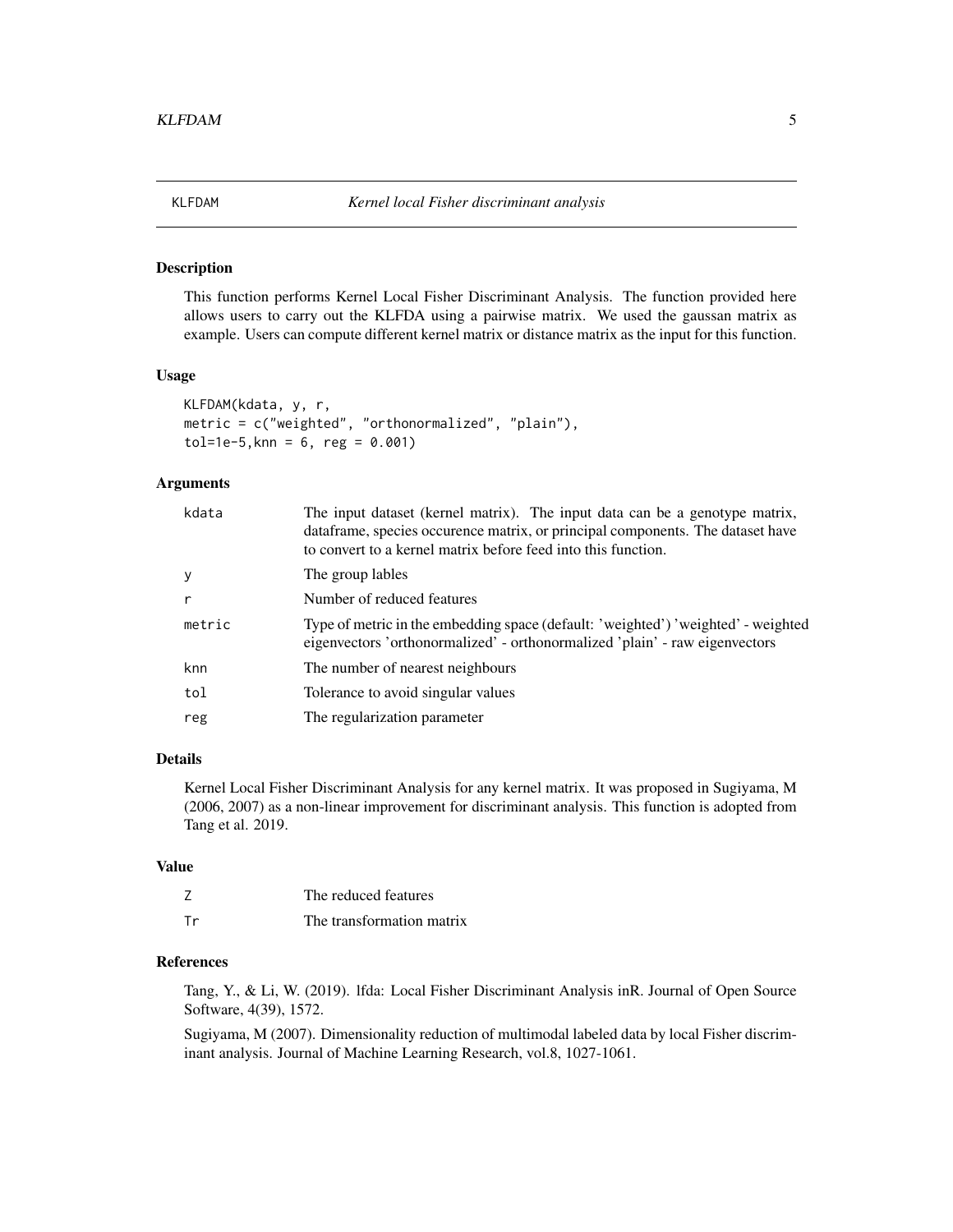Sugiyama, M (2006). Local Fisher discriminant analysis for supervised dimensionality reduction. In W. W. Cohen and A. Moore (Eds.), Proceedings of 23rd International Conference on Machine Learning (ICML2006), 905-912.

# See Also

KLFDA

# Examples

```
kmat <- kmatrixGauss(iris[, -5],sigma=1)
zklfda=KLFDAM(kmat, iris[, 5], r=3,metric = "plain",tol=1e-5 )
print(zklfda$Z)
```
KLFDA\_mk *Kernel Local Fisher Discriminant Analysis (KLFDA) with Multinomial kernel*

# Description

Kernel Local Fisher Discriminant Analysis (KLFDA). This function implements the Kernel Local Fisher Discriminant Analysis with a Multinomial kernel.

#### Usage

KLFDA\_mk(X, Y, r, order, regParam, usekernel = TRUE,  $fL = 0.5$ , priors, tol, reg, metric, plotFigures = FALSE, verbose, ...)

| X           | The input training data                                                                                                                                          |
|-------------|------------------------------------------------------------------------------------------------------------------------------------------------------------------|
| Y           | The training labels                                                                                                                                              |
| r           | The number of reduced features                                                                                                                                   |
| order       | The order passing to Multinomial Kernel                                                                                                                          |
| regParam    | The regularization parameter for kernel matrix                                                                                                                   |
| usekernel   | Whether to used kernel classifier                                                                                                                                |
| fL          | pass to kernel classifier if usekenel is TRUE                                                                                                                    |
| priors      | The weight of each class                                                                                                                                         |
| tol         | The tolerance for rejecting uni-variance                                                                                                                         |
| reg         | The regularization parameter                                                                                                                                     |
| metric      | Type of metric in the embedding space (default: 'weighted') 'weighted' - weighted<br>eigenvectors 'orthonormalized' - orthonormalized 'plain' - raw eigenvectors |
| plotFigures | whether to plot the reduced features, 3D plot                                                                                                                    |
| verbose     | silence the processing                                                                                                                                           |
| .           | additional arguments for the classifier                                                                                                                          |

<span id="page-5-0"></span>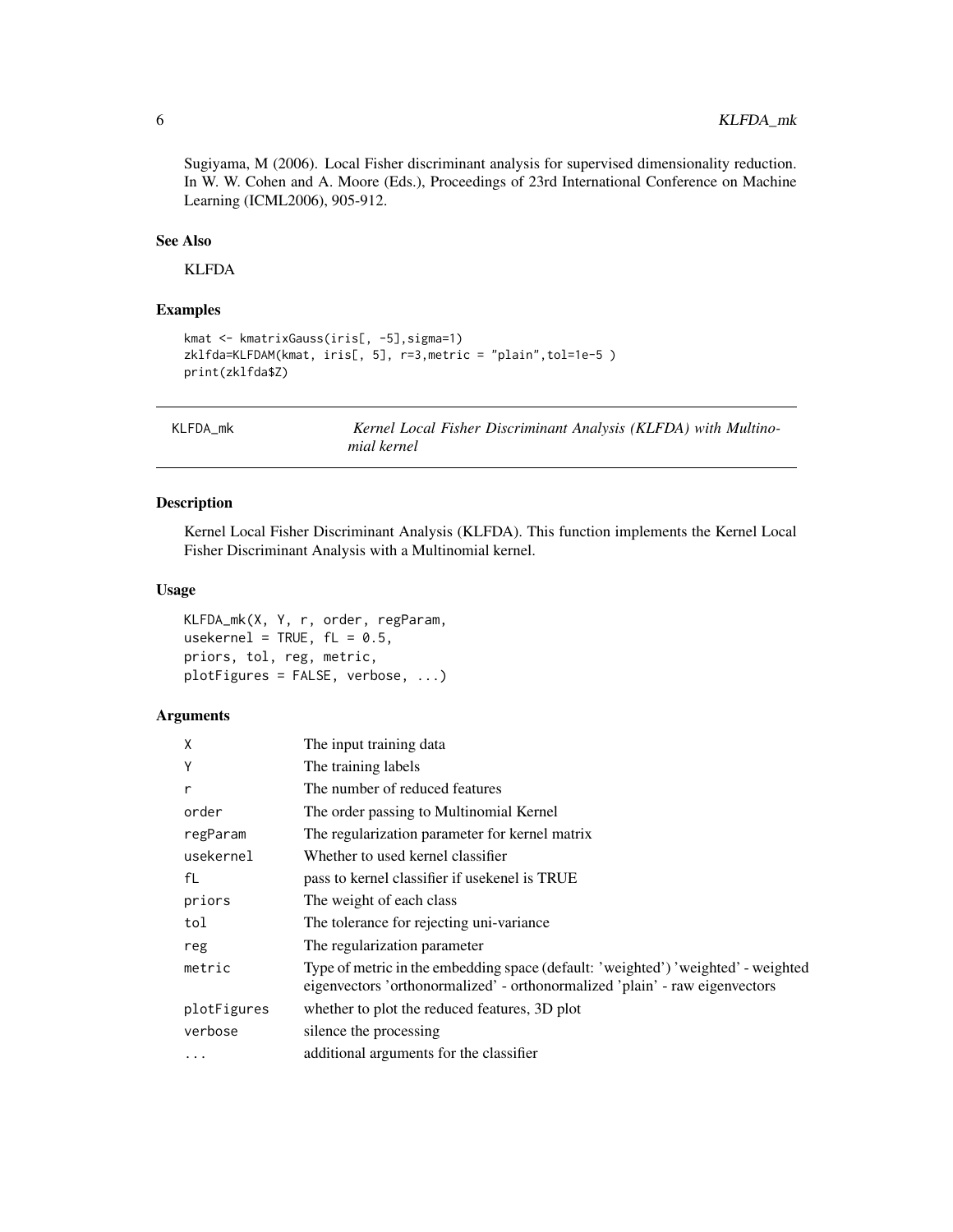# KLFDA\_mk 7

#### Details

This function uses Multinomial Kernel, users can replace the Multinomial Kernel based on your own purpose. The final discrimination employs three classifiers, the basic linear classifier, the Mabayes (Bayes rule and the Mahalanobis distance), and Niave Bayes classifier.

# Value

| class           | The class labels from linear classifier                        |
|-----------------|----------------------------------------------------------------|
| posterior       | The posterior possibility of each class from linear classifier |
| bayes_judgement |                                                                |
|                 | Discrimintion results using the Mabayes classifier             |
| bayes_assigment |                                                                |
|                 | Discrimintion results using the Naive bayes classifier         |
| 7               | The reduced features                                           |

# Author(s)

qinxinghu@gmail.com

#### References

Sugiyama, M (2007). Dimensionality reduction of multimodal labeled data by local Fisher discriminant analysis. Journal of Machine Learning Research, vol.8, 1027-1061.

Sugiyama, M (2006). Local Fisher discriminant analysis for supervised dimensionality reduction. In W. W. Cohen and A. Moore (Eds.), Proceedings of 23rd International Conference on Machine Learning (ICML2006), 905-912.

Original Matlab Implementation: http://www.ms.k.u-tokyo.ac.jp/software.html#LFDA

Tang, Y., & Li, W. (2019). lfda: Local Fisher Discriminant Analysis inR. Journal of Open Source Software, 4(39), 1572.

Moore, A. W. (2004). Naive Bayes Classifiers. In School of Computer Science. Carnegie Mellon University.

Pierre Enel (2020). Kernel Fisher Discriminant Analysis (https://www.github.com/p-enel/MatlabKFDA), GitHub. Retrieved March 30, 2020.

Karatzoglou, A., Smola, A., Hornik, K., & Zeileis, A. (2004). kernlab-an S4 package for kernel methods in R. Journal of statistical software, 11(9), 1-20.

#### See Also

predict.KLFDA\_mk, klfda\_1

#### Examples

```
btest=KLFDA_mk(X=as.matrix(iris[,1:4]),
Y=as.matrix(as.data.frame(iris[,5])),r=3,order=2,regParam=0.25,
usekernel=TRUE,fL=0.5,
priors=NULL,tol=1e-90,reg=0.01,metric = 'plain',plotFigures=FALSE,
```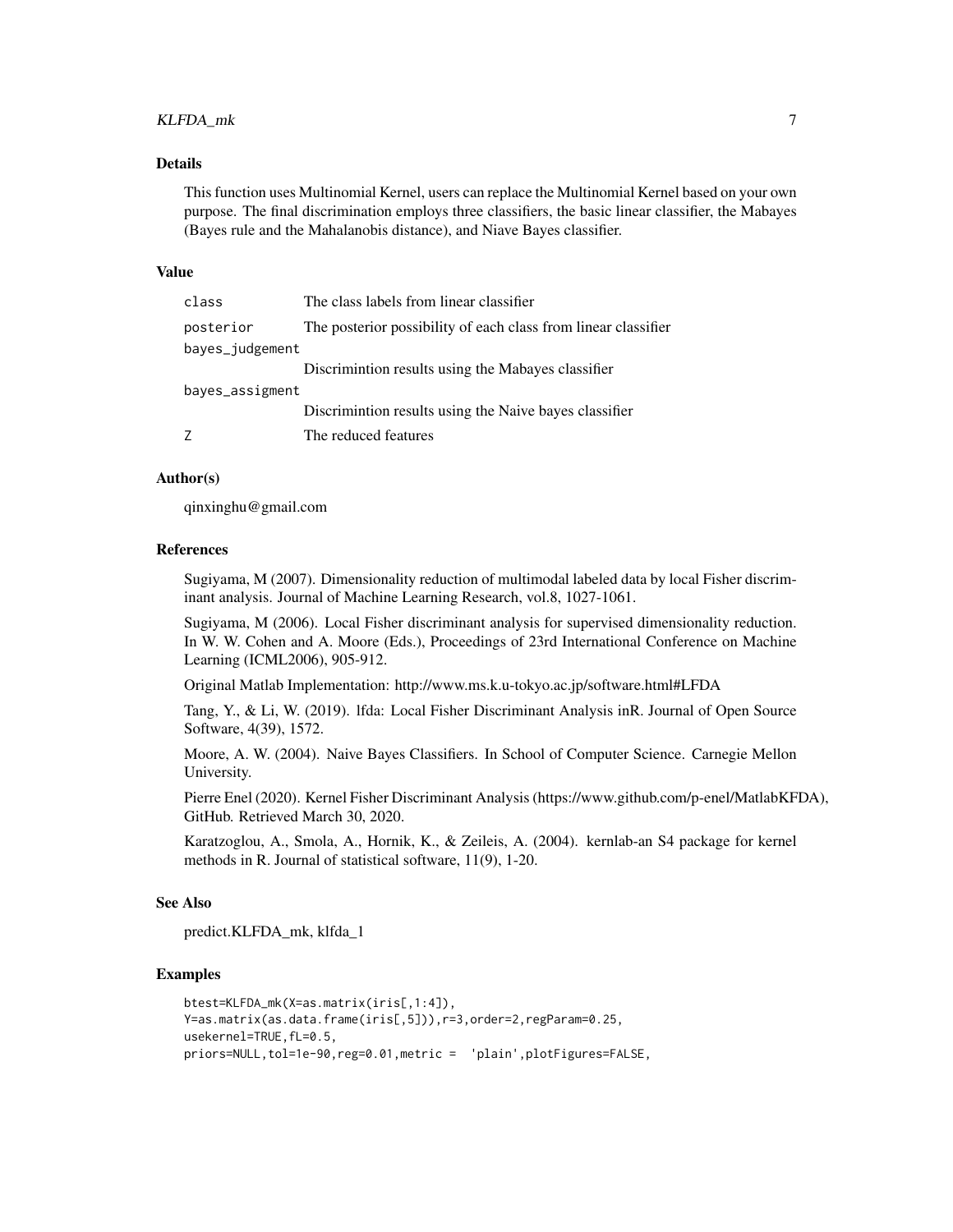```
verbose=TRUE)
#pred=predict.KLFDA_mk(btest,as.matrix(iris[1:10,1:4]))
```
kmatrixGauss *Estimating Gaussian Kernel matrix*

# Description

This function estimates Gaussian kernel computation for klfda, which maps the original data space to non-linear and higher dimensions. See the deatils of kmatrixGauss from lfda.

#### Usage

kmatrixGauss(x, sigma = 1)

#### Arguments

|       | Input data matrix or dataframe |
|-------|--------------------------------|
| sigma | The Gaussian kernel parameter  |

# Details

Return a n\*n matrix

#### Value

Return a n\*n matrix

# References

Tang, Y., & Li, W. (2019). lfda: Local Fisher Discriminant Analysis inR. Journal of Open Source Software, 4(39), 1572.

| LDAKPC | Linear Fisher discriminant analysis of kernel principal components |
|--------|--------------------------------------------------------------------|
|        | (DAKPC)                                                            |

# Description

Linear Fisher discriminant analysis of kernel principal components (DAKPC). This function empolies the LDA and kpca. This function is called Kernel Fisher Discriminant Analysis (KFDA) in other package (kfda). "KFDA" is the misleading name and "KFDA" has crucial error in package kfda. This function rectifies the current existing error for kfda.

<span id="page-7-0"></span>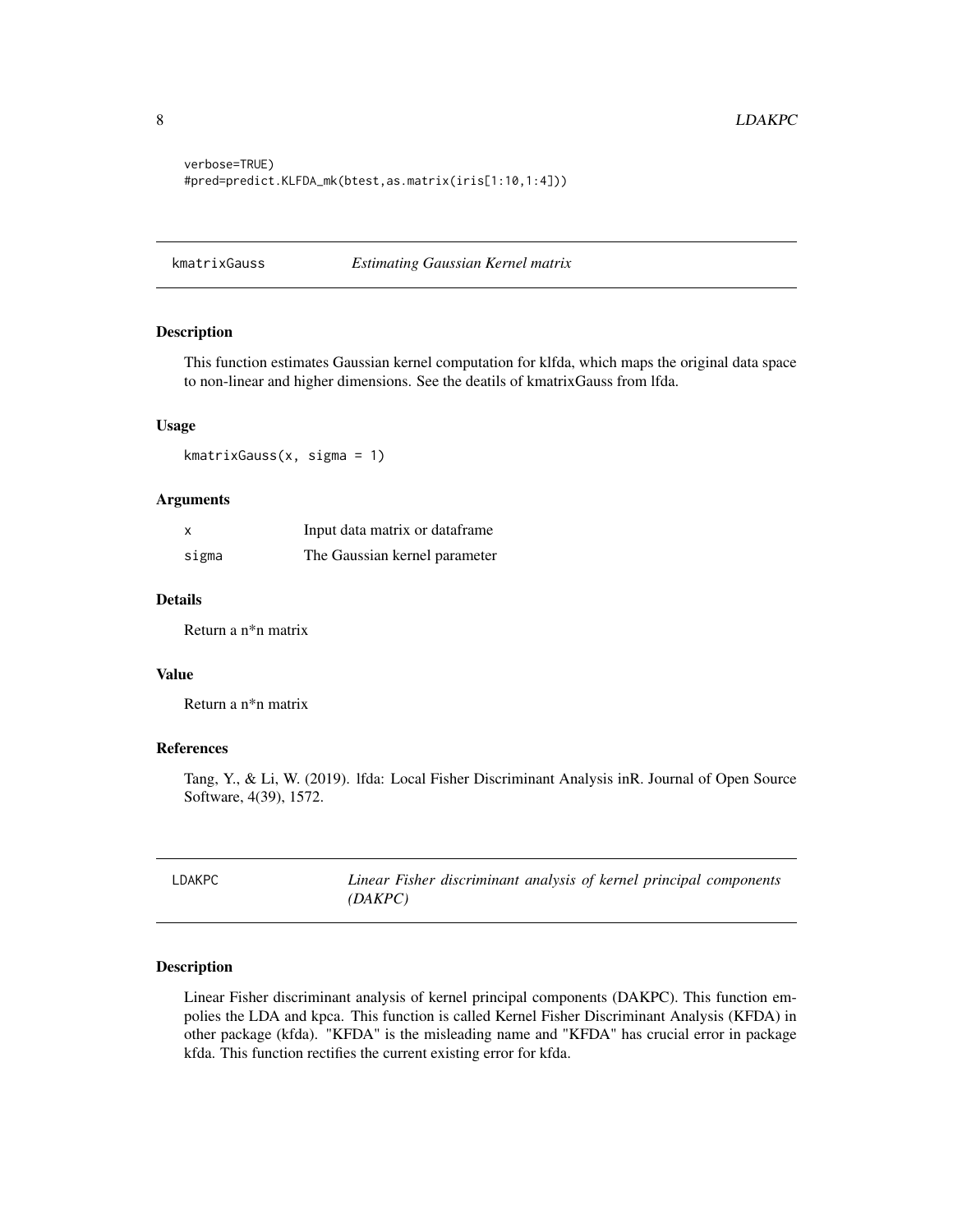# LDAKPC 9

# Usage

```
LDAKPC(x, y, n.pc, usekernel = FALSE,
fL = 0, kernel.name = "rbfdot",
kpar = list(0.001), kernel = "gaussian",
threshold = 1e-05, ...)
```
# Arguments

| X           | Input traing data                                                                                                                                                                    |
|-------------|--------------------------------------------------------------------------------------------------------------------------------------------------------------------------------------|
| У           | Input labels                                                                                                                                                                         |
| n.pc        | number of pcs that will be kept in analysis                                                                                                                                          |
| usekernel   | Whether to use kernel function, if TRUE, it will pass to the kernel.names                                                                                                            |
| fL          | if using kernel, pass to kernel function                                                                                                                                             |
| kernel.name | if usekernel is TURE, this will take the kernel name and use the parameters set<br>as you defined                                                                                    |
| kpar        | the list of hyper-parameters (kernel parameters). This is a list which contains<br>the parameters to be used with the kernel function. Valid parameters for existing<br>kernels are: |
|             | sigma inverse kernel width for the Radial Basis kernel function "rbfdot" and the<br>Laplacian kernel "laplacedot".                                                                   |
|             | degree, scale, offset for the Polynomial kernel "polydot"                                                                                                                            |
|             | scale, offset for the Hyperbolic tangent kernel function "tanhdot"                                                                                                                   |
|             | sigma, order, degree for the Bessel kernel "besseldot".                                                                                                                              |
|             | sigma, degree for the ANOVA kernel "anovadot".                                                                                                                                       |
|             | Hyper-parameters for user defined kernels can be passed through the kpar pa-<br>rameter as well.                                                                                     |
| kernel      | kernel name if all the above are not used                                                                                                                                            |
| threshold   | the threshold for kpc: value of the eigenvalue under which principal components<br>are ignored (only valid when features = 0). (default : $0.0001$ )                                 |
| $\cdots$    | additional arguments for the classifier                                                                                                                                              |

# Value

| kpca          | Results of kernel principal component analysis. Kernel Principal Components<br>Analysis is a nonlinear form of principal component analysis |
|---------------|---------------------------------------------------------------------------------------------------------------------------------------------|
| kpc           | Kernel principal components. The scores of the components                                                                                   |
| <b>LDAKPC</b> | Linear discriminant analysis of kernel principal components                                                                                 |
| LDs           | The discriminant function. The scores of the components                                                                                     |
| label         | The corresponding class of the data                                                                                                         |
| n.pc          | Number of Pcs kept in analysis                                                                                                              |

# Author(s)

qinxinghu@gmail.com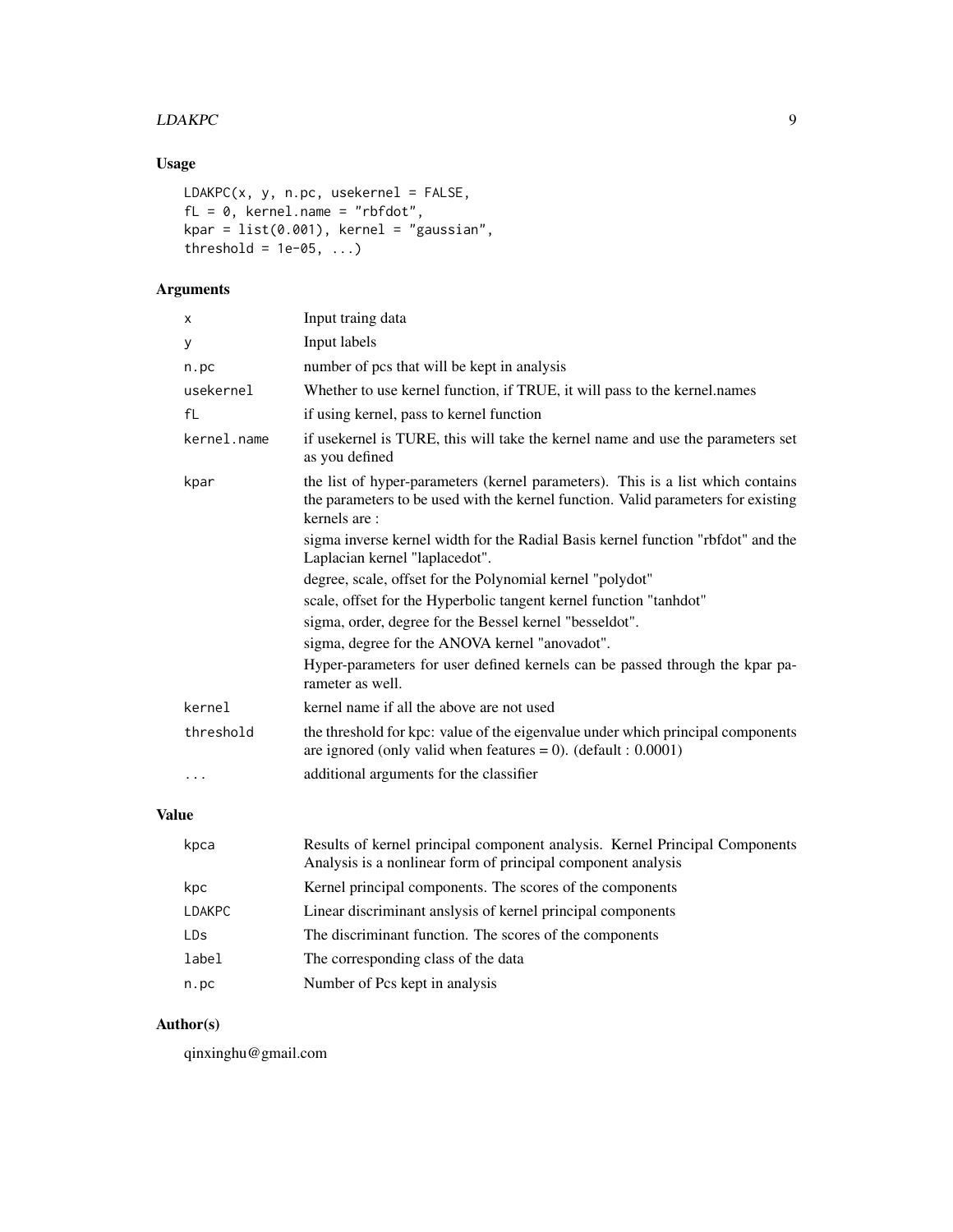#### <span id="page-9-0"></span>References

Karatzoglou, A., Smola, A., Hornik, K., & Zeileis, A. (2004). kernlab-an S4 package for kernel methods in R. Journal of statistical software, 11(9), 1-20.

Mika, S., Ratsch, G., Weston, J., Scholkopf, B., & Mullers, K. R. (1999, August). Fisher discriminant analysis with kernels. In Neural networks for signal processing IX: Proceedings of the 1999 IEEE signal processing society workshop (cat. no. 98th8468) (pp. 41-48). Ieee.

# Examples

```
data(iris)
train=LDAKPC(iris[,1:4],y=iris[,5],n.pc=3,kernel.name = "rbfdot")
pred=predict.LDAKPC(train,testData = iris[1:10,1:4])
```
LFDA *Local Fisher Discriminant Analysis (LFDA)*

#### Description

This function implements local Fisher discriminant analysis. It gives the discriminant function with the posterior possibility of each class.

#### Usage

```
LFDA(x, y, r, prior = proportions,CV = FALSE, usekernel = TRUE, fL = 0,tol, kernel = "gaussian",
metric = c("orthonormalized", "plain", "weighted"),
kmn = 5, ...
```

| $\times$  | Input training data                                                                                                                                                |
|-----------|--------------------------------------------------------------------------------------------------------------------------------------------------------------------|
| У         | Training labels                                                                                                                                                    |
| r         | Number of reduced features that will be kept                                                                                                                       |
| prior     | Prior possibility of each class                                                                                                                                    |
| CV        | Whether to do cross validation                                                                                                                                     |
| usekernel | Whether to use the kernel discrimination in native bayes classifier                                                                                                |
| fL        | Feed to native bayes classifier. Factor for Laplace correction, default factor is 0,<br><i>i.e.</i> no correction.                                                 |
| tol       | The tolerance used in Mabayes discrimination, see Mabayes                                                                                                          |
| kernel    | If usekernel is TRUE, specifying the kernel names, see NaiveBaye.                                                                                                  |
| metric    | The type of metric in the embedding space (no default), e.g., 'weighted', weighted<br>eigenvectors; 'orthonormalized', orthonormalized; 'plain', raw eigenvectors. |
| knn       | Number of nearest neighbors                                                                                                                                        |
| $\cdots$  | additional arguments for the classifier                                                                                                                            |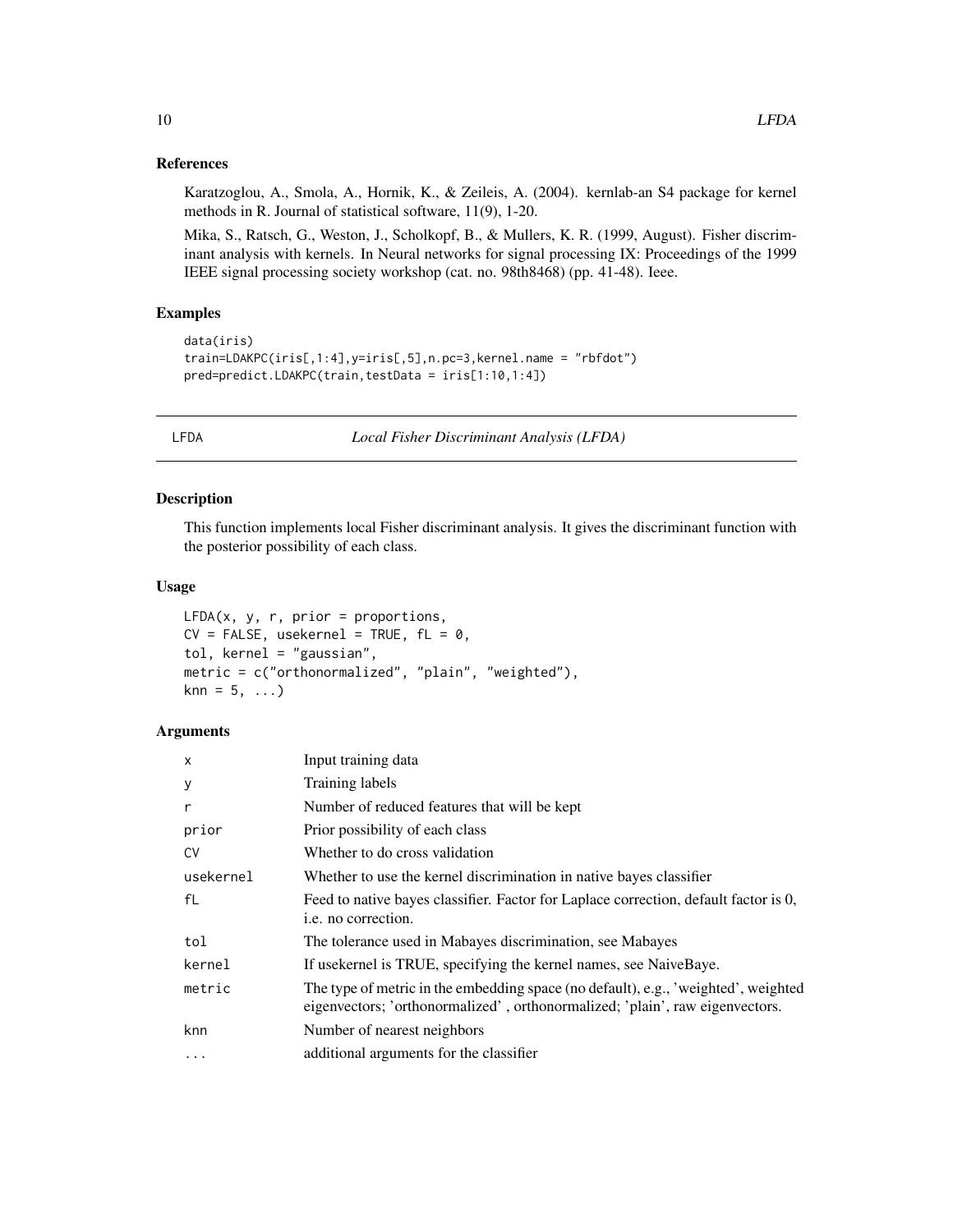#### $LFDA$  11

# Details

The results give the classified classes and the posterior possibility of each class using different classifier.

#### Value

| class           | The class labels                                       |
|-----------------|--------------------------------------------------------|
| posterior       | The posterior possibility of each class                |
| bayes_judgement | Discrimintion results using the Mabayes classifier     |
| bayes_assigment | Discrimintion results using the Naive bayes classifier |
|                 | The reduced features                                   |

# Author(s)

qinxinghu@gmail.com

# References

Sugiyama, M (2007). Dimensionality reduction of multimodal labeled data by local Fisher discriminant analysis. Journal of Machine Learning Research, vol.8, 1027-1061.

Sugiyama, M (2006). Local Fisher discriminant analysis for supervised dimensionality reduction. In W. W. Cohen and A. Moore (Eds.), Proceedings of 23rd International Conference on Machine Learning (ICML2006), 905-912.

Tang, Y., & Li, W. (2019). lfda: Local Fisher Discriminant Analysis inR. Journal of Open Source Software, 4(39), 1572.

Moore, A. W. (2004). Naive Bayes Classifiers. In School of Computer Science. Carnegie Mellon University.

Pierre Enel (2020). Kernel Fisher Discriminant Analysis (https://www.github.com/p-enel/MatlabKFDA), GitHub. Retrieved March 30, 2020.

# Examples

```
LFDAtest=LFDA(iris[,1:4],y=iris[,5],r=3,
CV=FALSE, usekernel = TRUE, fL = 0,kernel="gaussian", metric = "plain", knn = 6, \text{tol} = 1)
LFDApred=predict.LFDA(LFDAtest,iris[1:10,1:4],prior=NULL)
```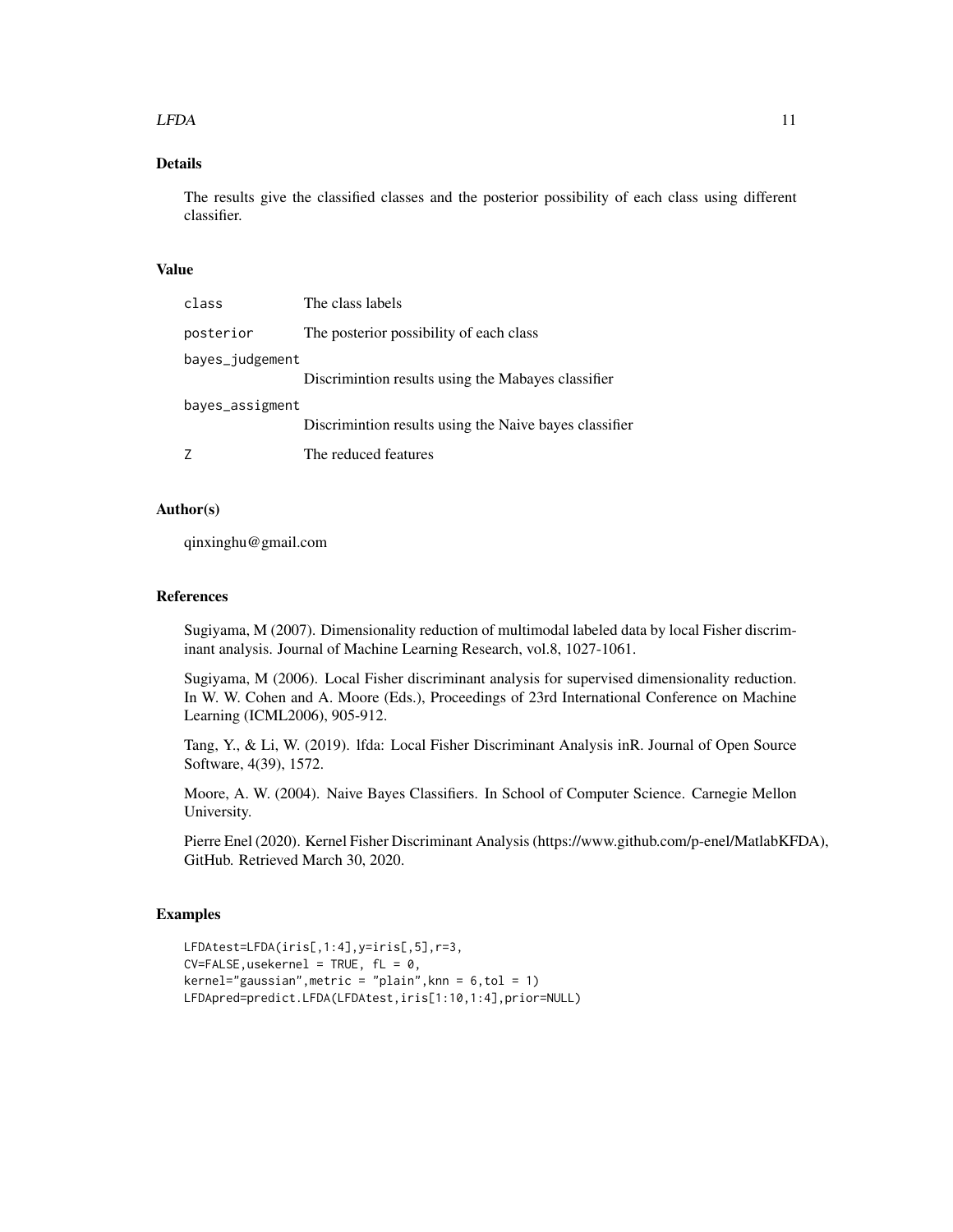<span id="page-11-0"></span>

# Description

Local Fisher Discriminant Analysis of Kernel principle components

# Usage

```
LFDAKPC(x, y, n.pc,
usekernel = FALSE, fL = 0,
kernel.name = "rbfdot",
kpar = list(0.001), kernel = "gaussian",threshold = 1e-05, ...)
```

| X              | Input traing data                                                                                                                                                                    |
|----------------|--------------------------------------------------------------------------------------------------------------------------------------------------------------------------------------|
| у              | Input labels                                                                                                                                                                         |
| n.pc           | number of pcs that will be kept in analysis                                                                                                                                          |
| usekernel      | Whether to use kernel function, if TRUE, it will pass to the kernel.names                                                                                                            |
| f <sub>L</sub> | if using kernel, pass to kernel function                                                                                                                                             |
| kernel.name    | if usekernel is TURE, this will take the kernel name and use the parameters set<br>as you defined                                                                                    |
| kpar           | the list of hyper-parameters (kernel parameters). This is a list which contains<br>the parameters to be used with the kernel function. Valid parameters for existing<br>kernels are: |
|                | sigma inverse kernel width for the Radial Basis kernel function "rbfdot" and the<br>Laplacian kernel "laplacedot".                                                                   |
|                | degree, scale, offset for the Polynomial kernel "polydot"                                                                                                                            |
|                | scale, offset for the Hyperbolic tangent kernel function "tanhdot"                                                                                                                   |
|                | sigma, order, degree for the Bessel kernel "besseldot".                                                                                                                              |
|                | sigma, degree for the ANOVA kernel "anovadot".                                                                                                                                       |
|                | Hyper-parameters for user defined kernels can be passed through the kpar pa-<br>rameter as well.                                                                                     |
| kernel         | kernel name if all the above are not used                                                                                                                                            |
| threshold      | the threshold for kpc: value of the eigenvalue under which principal components<br>are ignored (only valid when features = 0). (default : $0.0001$ )                                 |
| $\cdots$       | additional arguments for the classifier                                                                                                                                              |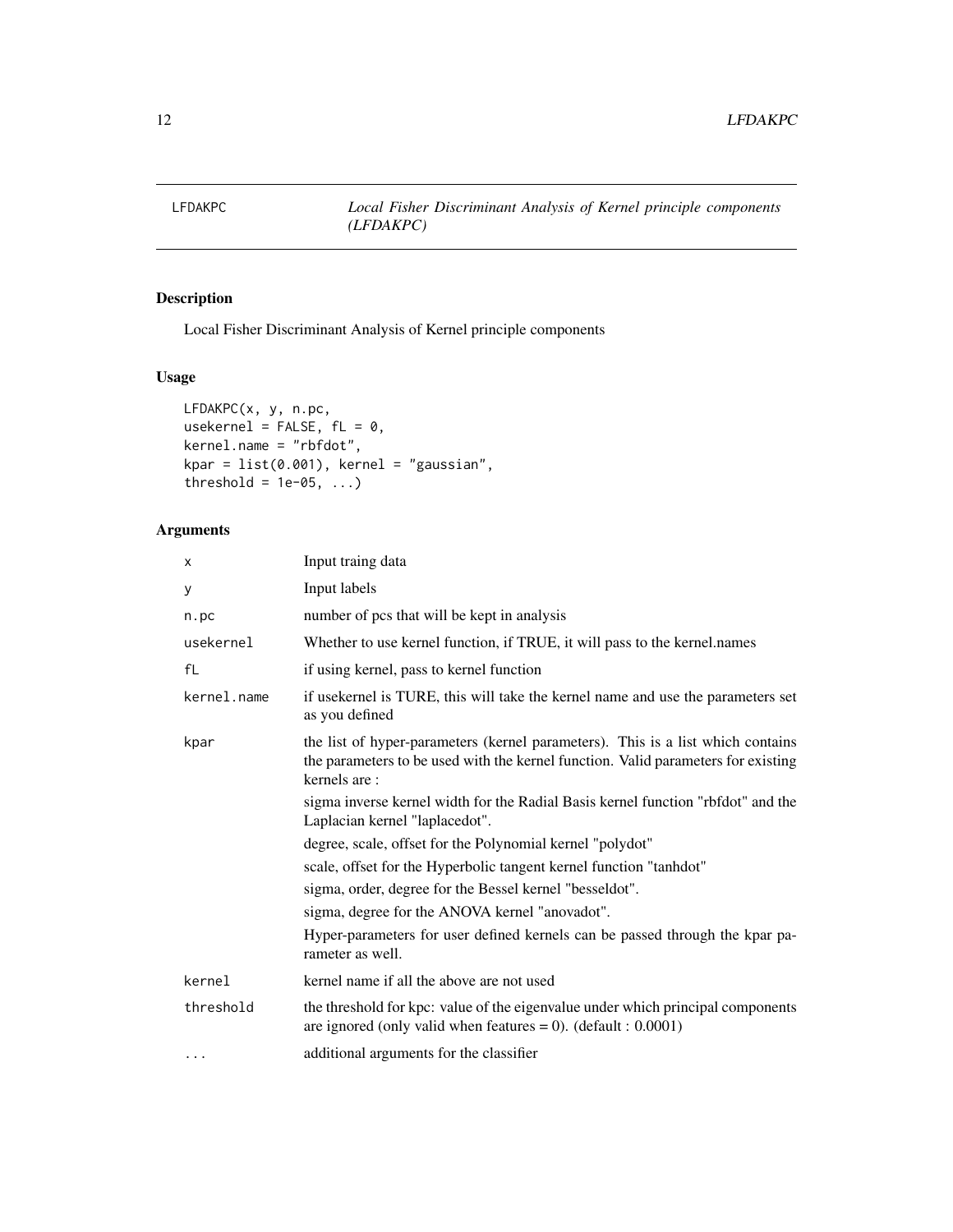#### <span id="page-12-0"></span>Mabayes **13**

# Value

| kpca           | Results of kernel principal component analysis. Kernel Principal Components<br>Analysis is a nonlinear form of principal component analysis |
|----------------|---------------------------------------------------------------------------------------------------------------------------------------------|
| kpc            | Kernel principal components. The scores of the components                                                                                   |
| <b>LFDAKPC</b> | LOcal linear discriminant anslysis of kernel principal components                                                                           |
| LDs.           | The discriminant function. The scores of the components                                                                                     |
| label          | The corresponding class of the data                                                                                                         |
| n.pc           | Number of Pcs kept in analysis                                                                                                              |

# Author(s)

qinxinghu@gmail.com

#### References

Sugiyama, M (2007). Dimensionality reduction of multimodal labeled data by local Fisher discriminant analysis. Journal of Machine Learning Research, vol.8, 1027-1061.

Sugiyama, M (2006). Local Fisher discriminant analysis for supervised dimensionality reduction. In W. W. Cohen and A. Moore (Eds.), Proceedings of 23rd International Conference on Machine Learning (ICML2006), 905-912.

Tang, Y., & Li, W. (2019). lfda: Local Fisher Discriminant Analysis inR. Journal of Open Source Software, 4(39), 1572.

Karatzoglou, A., Smola, A., Hornik, K., & Zeileis, A. (2004). kernlab-an S4 package for kernel methods in R. Journal of statistical software, 11(9), 1-20.

# Examples

```
train=LFDAKPC(iris[,1:4],y=iris[,5],tol=1,n.pc=3,kernel.name = "rbfdot")
pred=predict.LFDAKPC(train,prior=NULL,testData = iris[1:10,1:4])
```
Mabayes *Membership assignment by weighted Mahalanobis distance and bayes rule*

#### Description

The function gives the discrimintion of the potential classes based on Bayes rule and the Mahalanobis distance. This function adopts the function from Bingpei Wu, 2012, WMDB 1.0 with some corrections of the judement rule.

# Usage

```
Mabayes(TrnX, TrnG, p = rep(1, length(levels(TrnG))), TstX = NULL, var.equal = FALSE, tol)
```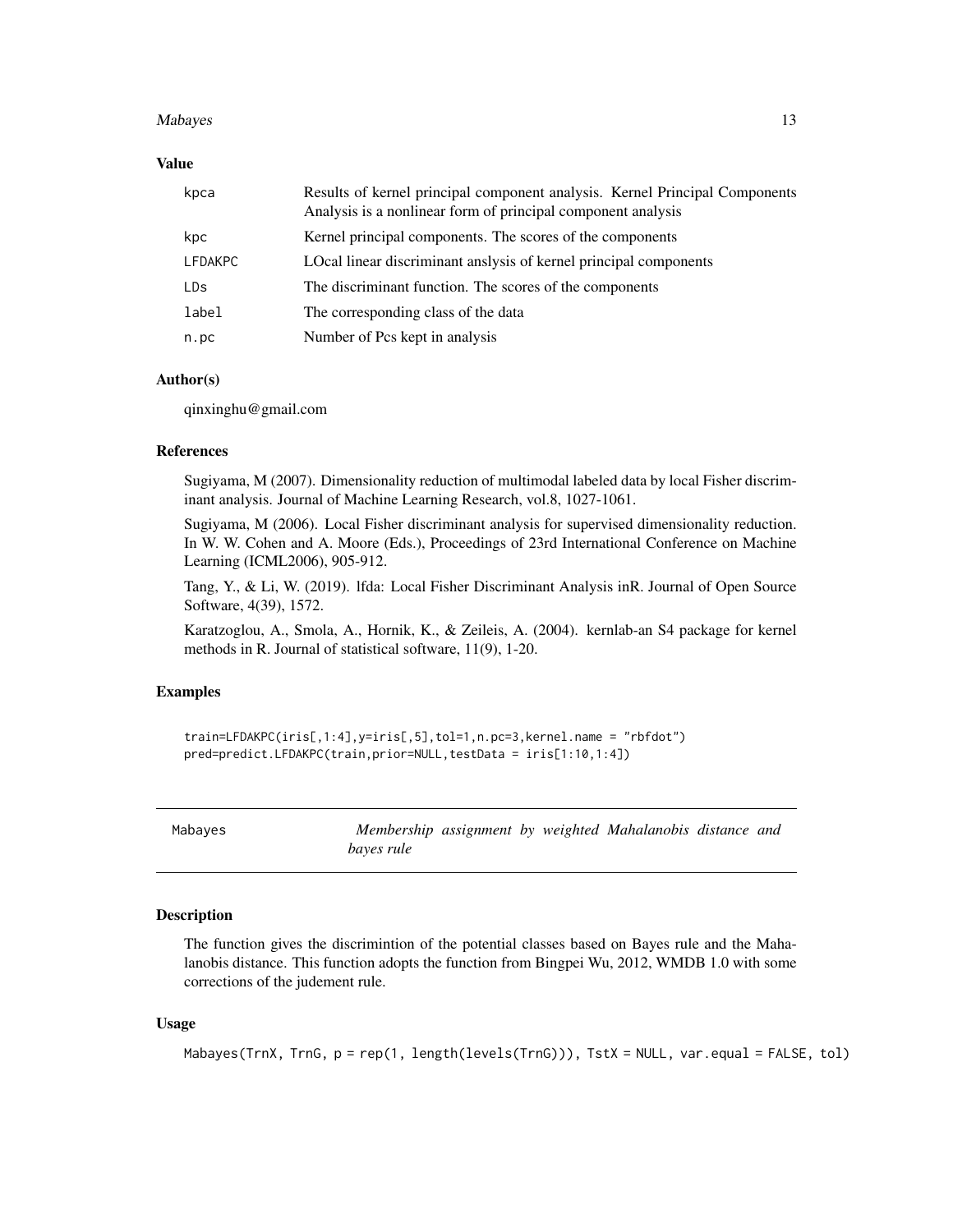<span id="page-13-0"></span>14 predict the predict of the state of the state of the state of the predict of the state of the state of the state of the state of the state of the state of the state of the state of the state of the state of the state of

#### Arguments

| TrnX      | Training data                                                    |
|-----------|------------------------------------------------------------------|
| TrnG      | Training label                                                   |
| p         | prior or proportion of each class                                |
| TstX      | Test data                                                        |
| var.equal | whether the variance or the weight is equal between classes      |
| tol       | The threshold or tolerance value for the covariance and distance |

# Value

posterior and class

The posterior possibility and class labels

# Author(s)

qinxinghu@gmail.com

# References

Bingpei Wu, 2012, WMDB 1.0: Discriminant Analysis Methods by Weight Mahalanobis Distance and bayes.

Ito, Y., Srinivasan, C., Izumi, H. (2006, September). Discriminant analysis by a neural network with Mahalanobis distance. In International Conference on Artificial Neural Networks (pp. 350-360). Springer, Berlin, Heidelberg.

Wolfel, M., Ekenel, H. K. (2005, September). Feature weighted Mahalanobis distance: improved robustness for Gaussian classifiers. In 2005 13th European signal processing conference (pp. 1-4). IEEE.

# Examples

```
data(iris)
train=Mabayes(iris[,1:4],iris[,5],TstX= iris[1:10,1:4],tol = 1)
```
predict *Predict method in DA for discriminant analysis*

# Description

Predict method for DA.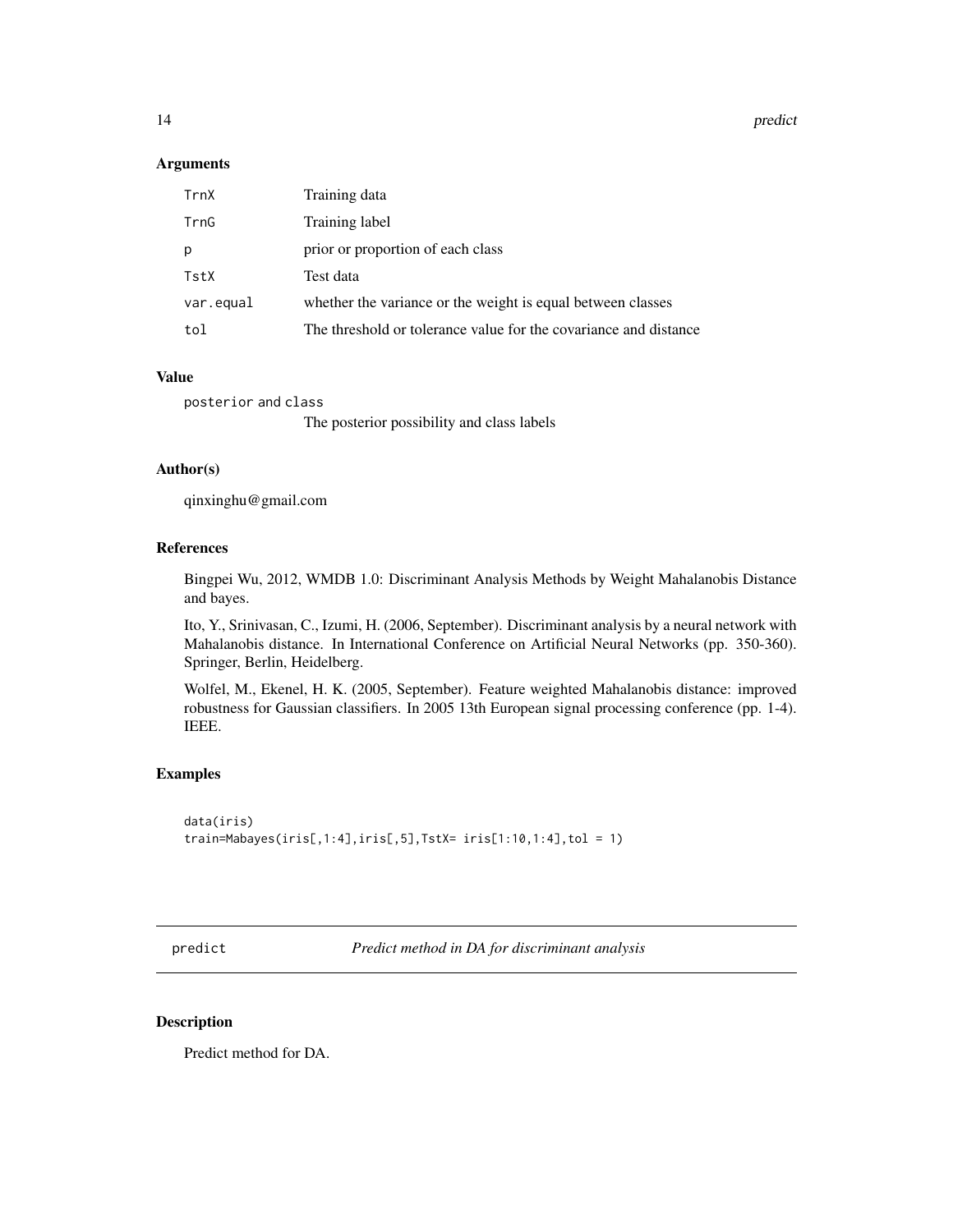#### predict the contract of the contract of the contract of the contract of the contract of the contract of the contract of the contract of the contract of the contract of the contract of the contract of the contract of the co

# Usage

```
## S3 method for class 'KLFDA_mk'
predict(object,prior,testData, ...)
## S3 method for class 'KLFDA'
predict(object,prior,testData, ...)
## S3 method for class 'LDAKPC'
predict(object,prior,testData, ...)
## S3 method for class 'LFDA'
predict(object,prior,testData, ...)
## S3 method for class 'LFDAKPC'
predict(object,prior,testData, ...)
```
# Arguments

| object   | One of the trained object from discriminant analysis |
|----------|------------------------------------------------------|
| prior    | The weights of the groups.                           |
| testData | The test data or new data                            |
|          | Arguments passed to the classifiers                  |

# Value

The predict function will output the predicted points and their predicted possibility